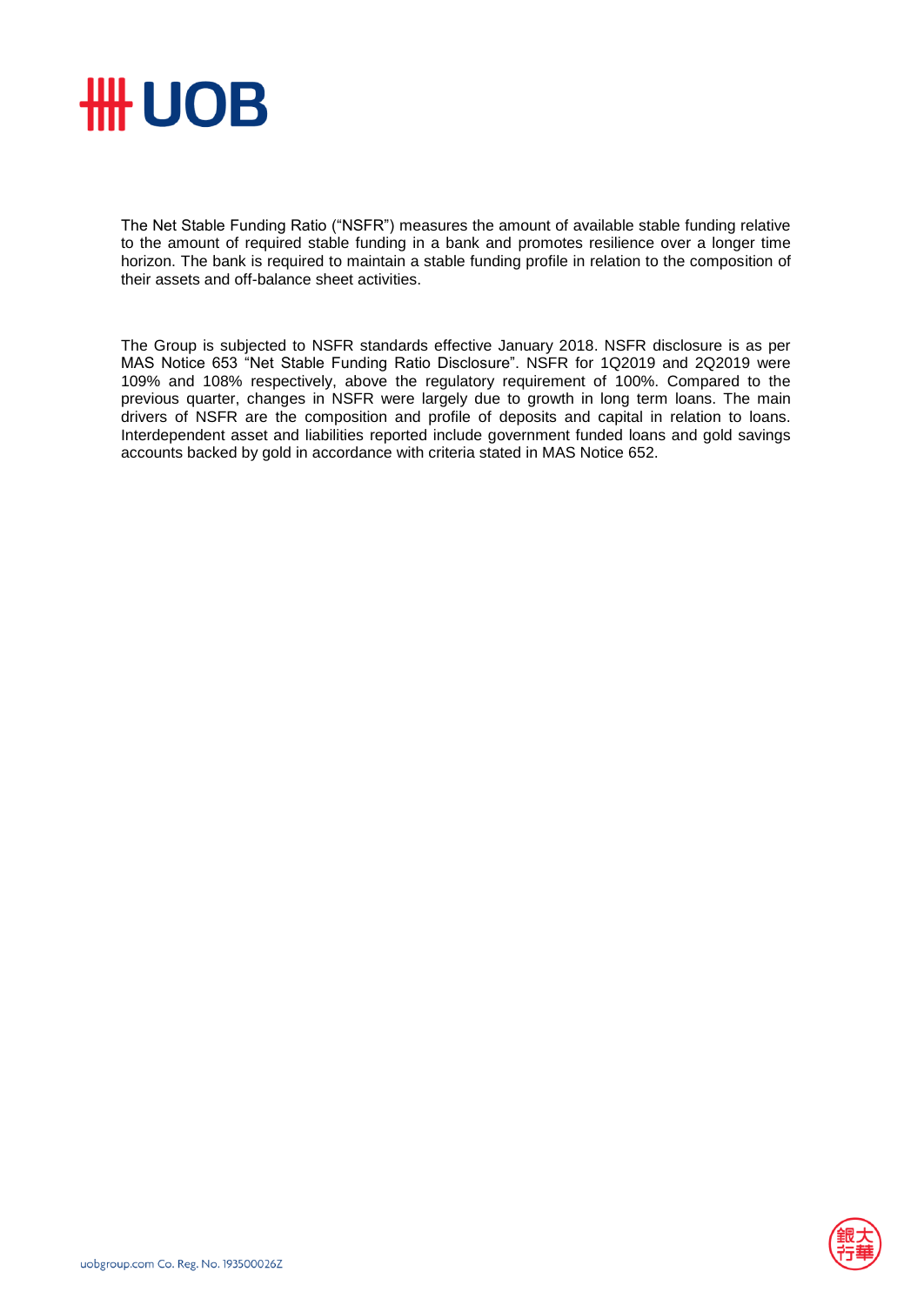## **HH UOB**

**Group NSFR for 2Q2019**

| (In SGD'm)      |                                                                           | Unweighted value by residual maturity |           |                   |             | Weighted |  |  |
|-----------------|---------------------------------------------------------------------------|---------------------------------------|-----------|-------------------|-------------|----------|--|--|
|                 |                                                                           | No maturity                           | <6 months | 6 months to $\lt$ | $\geq 1$ yr | value    |  |  |
| 1 yr            |                                                                           |                                       |           |                   |             |          |  |  |
| <b>ASF Item</b> |                                                                           |                                       |           |                   |             |          |  |  |
| $\mathbf{1}$    | Capital:                                                                  | 37,090                                | 1,582     | 500               | 5,958       | 43,797   |  |  |
| $\overline{c}$  | Regulatory capital                                                        | 37,090                                | 1,582     | 500               | 5,071       | 42,911   |  |  |
| 3               | Other capital instruments                                                 |                                       |           |                   | 887         | 887      |  |  |
| 4               | Retail deposits and deposits from small<br>business customers:            | 84,113                                | 45,636    | 6,990             | 2,035       | 126,864  |  |  |
| 5               | Stable deposits                                                           | 16,352                                | 18,661    | 161               | 402         | 33,818   |  |  |
| 6               | Less stable deposits                                                      | 67,761                                | 26,975    | 6,829             | 1,633       | 93,046   |  |  |
| 7               | Wholesale funding:                                                        | 51,771                                | 135,511   | 11,841            | 11,312      | 71,462   |  |  |
| 8               | Operational deposits                                                      | 15,497                                |           |                   |             | 7,749    |  |  |
| 9               | Other wholesale funding                                                   | 36,273                                | 135,511   | 11,841            | 11,312      | 63,713   |  |  |
| 10              | Liabilities with matching interdependent assets                           |                                       | 250       | 74                | 455         |          |  |  |
| 11              | Other liabilities:                                                        | 5,838                                 |           | 4,397             |             | 496      |  |  |
| 12              | <b>NSFR</b> derivative liabilities                                        |                                       | 4,208     |                   |             |          |  |  |
| 13              | All other liabilities and equity not included in                          | 5,838                                 |           |                   | 189         | 496      |  |  |
|                 | the above categories                                                      |                                       |           |                   |             |          |  |  |
| 14              | <b>Total ASF</b>                                                          |                                       |           |                   |             | 242,619  |  |  |
| <b>RSF Item</b> |                                                                           |                                       |           |                   |             |          |  |  |
| 15              | Total NSFR high-quality liquid assets (HQLA)                              |                                       |           |                   |             | 3,596    |  |  |
| 16              | Deposits held at other financial institutions for<br>operational purposes |                                       |           |                   |             |          |  |  |
| 17              | Performing loans and securities:                                          | 17,127                                | 136,096   | 17,461            | 169,985     | 202,056  |  |  |
|                 | Performing loans to financial institutions                                |                                       |           |                   |             |          |  |  |
| 18              | secured by Level 1 HQLA                                                   |                                       | 7,865     | 197               |             | 885      |  |  |
|                 | Performing loans to financial institutions                                |                                       |           |                   |             |          |  |  |
| 19              | secured by non-Level 1 HQLAand unsecured                                  | 6,417                                 | 35,370    | 3,094             | 6,252       | 15,933   |  |  |
|                 | performing loans to financial institutions                                |                                       |           |                   |             |          |  |  |
|                 | Performing loans to non-financial corporate                               |                                       |           |                   |             |          |  |  |
| 20              | clients, loans to retail and small business                               | 9,121                                 | 81,318    | 10,385            | 91,673      | 123,683  |  |  |
|                 | customers, and loans to sovereigns, central                               |                                       |           |                   |             |          |  |  |
|                 | banks and PSEs, of which:                                                 |                                       |           |                   |             |          |  |  |
|                 | With a risk weight of less than or equal to                               |                                       |           |                   |             |          |  |  |
| 21              | 35% under MAS Notice 637's standardised<br>approach to credit risk        |                                       | 289       | 177               | 5,273       | 3,668    |  |  |
| 22              | Performing residential mortgages, of which:                               |                                       | 1,457     | 1,442             | 67,392      | 50,022   |  |  |
|                 | With a risk weight of less than or equal to                               |                                       |           |                   |             |          |  |  |
| 23              | 35% under MAS Notice 637's standardised                                   |                                       | 1,246     | 1,232             | 53,113      | 37,562   |  |  |
|                 | approach to credit risk<br>Securities that are not in default and do not  |                                       |           |                   |             |          |  |  |
| 24              | qualify as HQLA, including exchange-traded                                | 1,589                                 | 10,087    | 2,343             | 4,668       | 11,533   |  |  |
|                 | equities                                                                  |                                       |           |                   |             |          |  |  |
| 25              | Assets with matching interdependent liabilities                           |                                       | 250       | 74                | 455         |          |  |  |
| 26              | Other assets:                                                             | 16,348                                |           | 10,918            |             | 17,414   |  |  |
| 27              | Physical trade commodities, including gold                                | 1,158                                 |           |                   |             | 984      |  |  |
|                 | Assets posted as initial margin for derivative                            |                                       |           |                   |             |          |  |  |
| 28              | contracts and contributions to default funds of                           |                                       |           | 335               |             | 285      |  |  |
| 29              | <b>CCPs</b><br><b>NSFR</b> derivative assets                              |                                       |           | 5,162             |             | 954      |  |  |
|                 | NSFR derivative liabilities before deduction of                           |                                       |           |                   |             |          |  |  |
| 30              | variation margin posted                                                   |                                       |           | 5,421             |             |          |  |  |
| 31              | All other assets not included in the above                                | 15,191                                |           |                   |             | 15,191   |  |  |
|                 | categories                                                                |                                       |           |                   |             |          |  |  |
| 32              | Off-balance sheet items                                                   |                                       |           | 178,439           |             | 1,555    |  |  |
| 33              | <b>Total RSF</b>                                                          |                                       |           |                   |             | 224,621  |  |  |
| 34              | Net Stable Funding Ratio (%)                                              |                                       |           |                   |             | 108      |  |  |